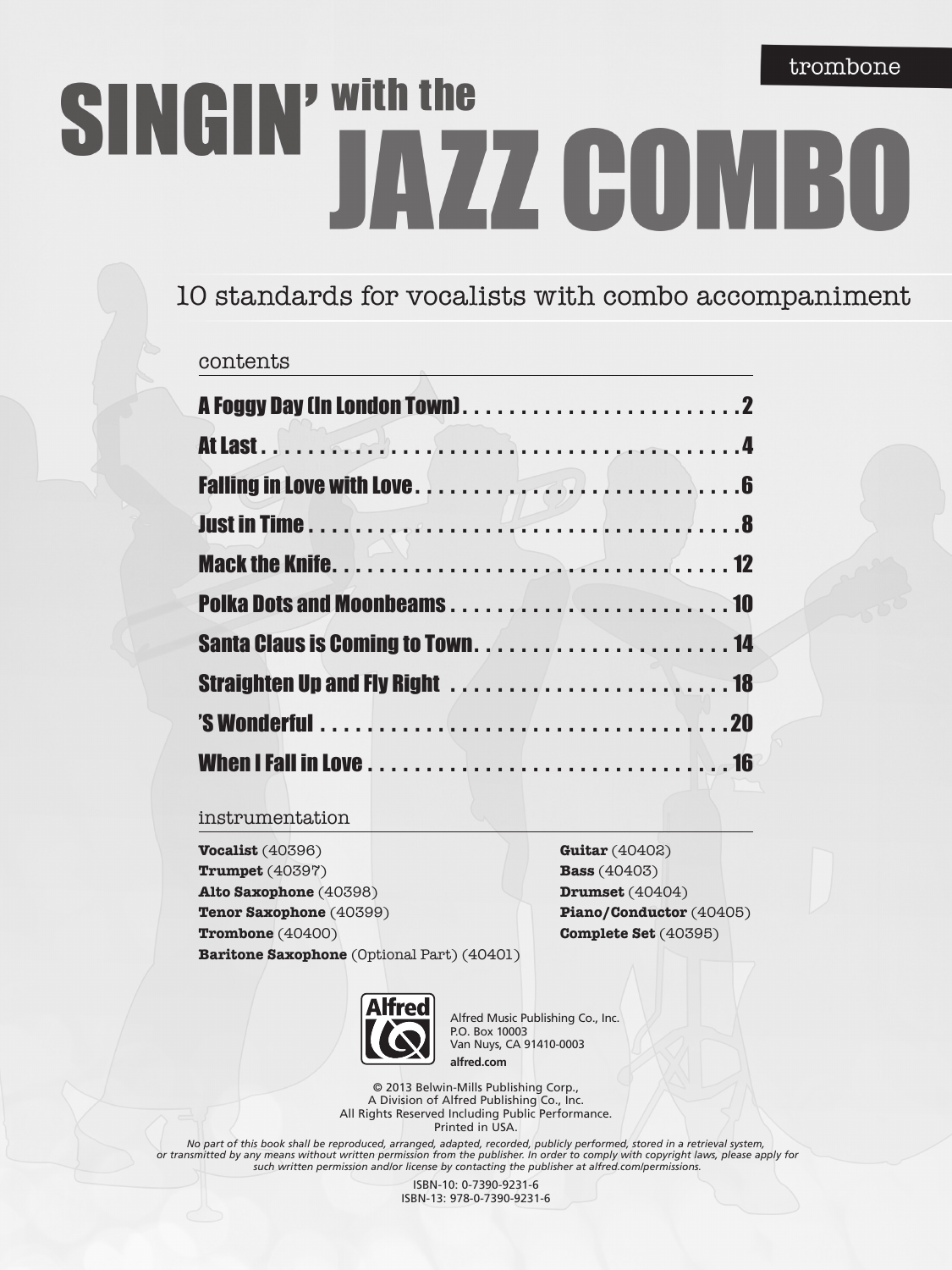# **AT LAST**

## Trombone

Music by HARRY WARREN Lyrics by MACK GORDON Arranged by DAVE WOLPE



© 1942 (Renewed) TWENTIETH CENTURY MUSIC CORPORATION<br>All Rights Controlled and Administered by EMI FEIST CATALOG INC. (Publishar) and ALFRED MUSIC PUBLISHING CO., INC. (Print)<br>This Arrangement © 2010, 2012 EMI FEIST CATALO